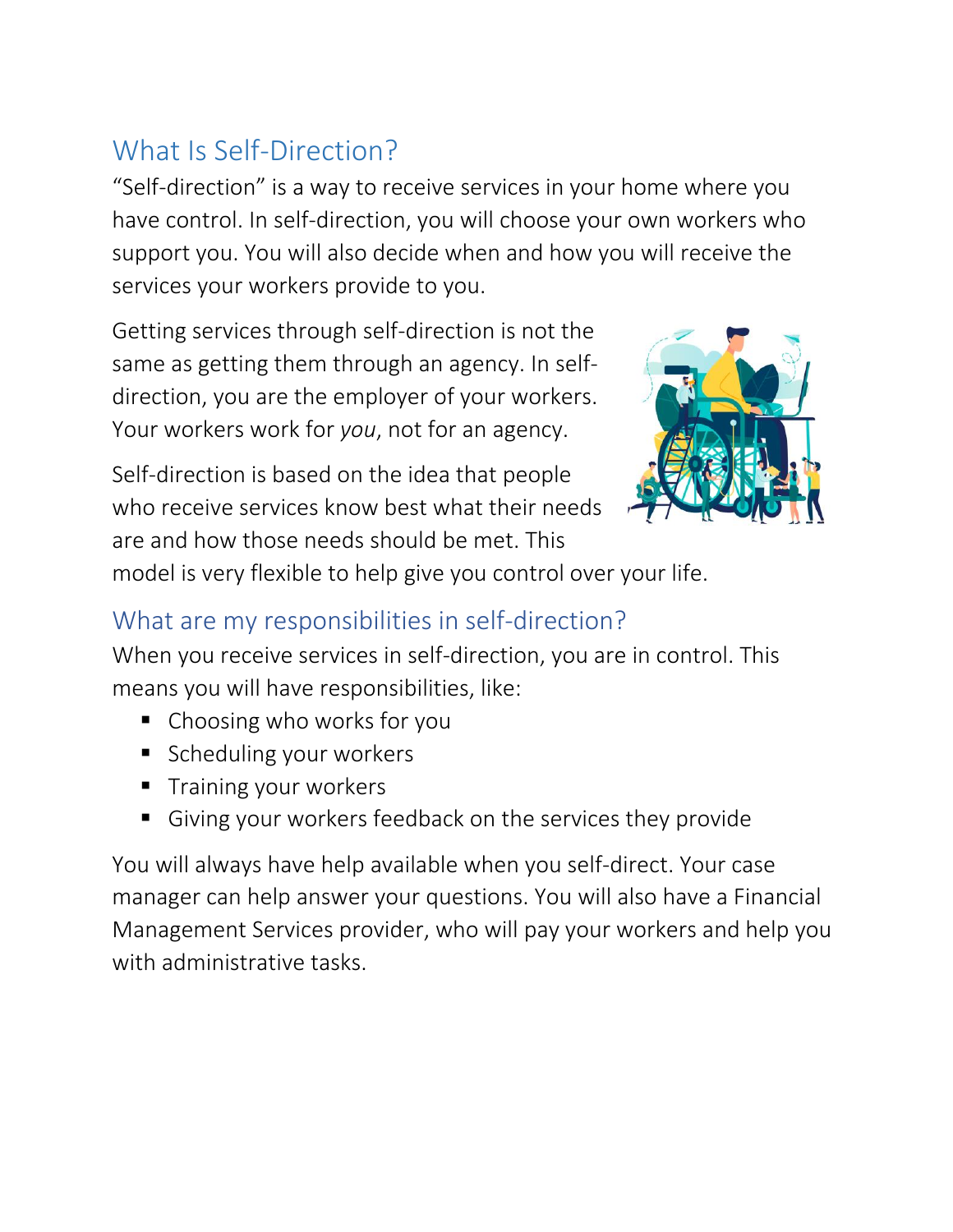## Is self-direction right for me?

Choosing to self-direct is a big decision. Because you are in control, you may have to make more decisions than you would if you received services through an agency.

Below are some questions to help you think through what self-directing might be like for you.

- Do you know anybody that you might hire as a worker?
- If not, do you know any ways to find a worker or someone you can trust to help you find a worker?
- Can you show your worker how to provide the care you need?
- Can you tell your worker what you like or don't like about their work?



■ Can you manage your worker's schedule and make sure they do not work more hours than you can pay them for?

If you answered "no" or "not sure" to some of these questions, selfdirection could still work well for you. If you want, you can have another person manage these responsibilities for you. This person is known as your representative. Your representative can be anyone you know and trust, such as a family member. They will manage these tasks for you.

## Why choose self-direction?

Over 1 million Americans currently self-direct their services in all 50 states. People choose to self-direct for many different reasons. Some common reasons people choose to self-direct are:

- They want more choice and control over their lives and how they receive services.
- They want an alternative to their current services, or they feel like their current services are not working well for them.